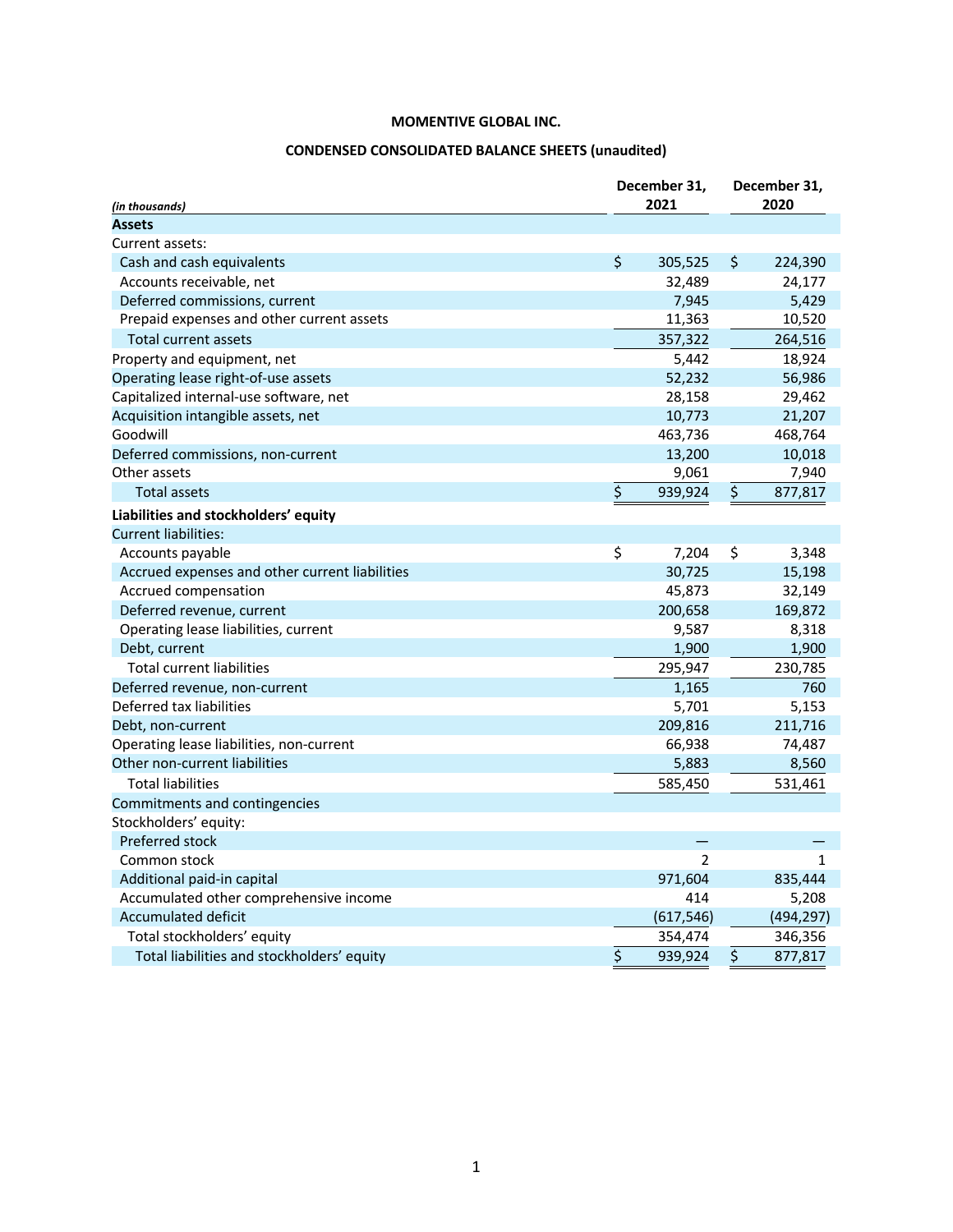### **CONDENSED CONSOLIDATED STATEMENTS OF OPERATIONS (unaudited)**

|                                                     |    | <b>Three Months Ended</b> |  | <b>Year Ended</b> |    |              |  |          |
|-----------------------------------------------------|----|---------------------------|--|-------------------|----|--------------|--|----------|
|                                                     |    | December 31,              |  |                   |    | December 31, |  |          |
| (in thousands, except per share amounts)            |    | 2021                      |  | 2020              |    | 2021         |  | 2020     |
| Revenue                                             | Ś. | $117,342$ \$              |  | 100,975           | Ŝ. | 443,786 \$   |  | 375,610  |
| Cost of revenue (1)(2)(3)                           |    | 21,800                    |  | 21,065            |    | 86,421       |  | 83,917   |
| Gross profit                                        |    | 95,542                    |  | 79,910            |    | 357,365      |  | 291,693  |
| Operating expenses:                                 |    |                           |  |                   |    |              |  |          |
| Research and development (1)(3)                     |    | 38,383                    |  | 29,793            |    | 139,262      |  | 112,989  |
| Sales and marketing (1)(2)(3)                       |    | 61,829                    |  | 43,832            |    | 224,008      |  | 172,376  |
| General and administrative (1)(3)                   |    | 34,709                    |  | 22,457            |    | 106,667      |  | 87,909   |
| Total operating expenses                            |    | 134,921                   |  | 96,082            |    | 469,937      |  | 373,274  |
| Loss from operations                                |    | (39, 379)                 |  | (16, 172)         |    | (112,572)    |  | (81,581) |
| Interest expense                                    |    | 2,321                     |  | 2,370             |    | 9,261        |  | 10,257   |
| Other non-operating (income) expense, net           |    | 195                       |  | (159)             |    | 934          |  | (1, 436) |
| Loss before income taxes                            |    | (41,895)                  |  | (18, 383)         |    | (122, 767)   |  | (90,402) |
| Provision for (benefit from) income taxes           |    | (433)                     |  | (95)              |    | 482          |  | 1,179    |
| Net loss                                            |    | $(41, 462)$ \$            |  | (18, 288)         | S. | (123,249) \$ |  | (91,581) |
| Net loss per share, basic and diluted               |    | $(0.28)$ \$               |  | (0.13)            | Ś  | $(0.84)$ \$  |  | (0.65)   |
| Weighted-average shares used in computing basic and |    |                           |  |                   |    |              |  |          |
| diluted net loss per share                          |    | 149,368                   |  | 142,827           |    | 147,045      |  | 139,887  |

(1) Includes stock-based compensation, net of amounts capitalized as follows:

|                                                      | <b>Three Months Ended</b><br>December 31, |  |        | <b>Year Ended</b><br>December 31, |        |      |        |
|------------------------------------------------------|-------------------------------------------|--|--------|-----------------------------------|--------|------|--------|
| (in thousands)                                       | 2020<br>2021                              |  | 2021   |                                   |        | 2020 |        |
| Cost of revenue                                      | $1,161$ \$                                |  | 1,221  |                                   | 5,862  |      | 4,450  |
| Research and development                             | 10,930                                    |  | 8,418  |                                   | 40.821 |      | 30,693 |
| Sales and marketing                                  | 5,721                                     |  | 4.611  |                                   | 23,585 |      | 19,707 |
| General and administrative                           | 6,986                                     |  | 6,338  |                                   | 28,296 |      | 24,317 |
| Stock-based compensation, net of amounts capitalized | 24,798                                    |  | 20,588 |                                   | 98,564 |      | 79,167 |

(2) Includes amortization of acquisition intangible assets as follows:

|                                               |      | <b>Three Months Ended</b><br>December 31, |      |       |      | <b>Year Ended</b><br>December 31, |  |        |
|-----------------------------------------------|------|-------------------------------------------|------|-------|------|-----------------------------------|--|--------|
| (in thousands)                                | 2021 |                                           | 2020 |       | 2021 |                                   |  | 2020   |
| Cost of revenue                               |      | 1,436                                     |      | 1,682 |      | 5,868                             |  | 7,495  |
| Sales and marketing                           |      | 989                                       |      | 1.124 |      | 4.274                             |  | 5,107  |
| Amortization of acquisition intangible assets |      | 2,425                                     |      | 2,806 |      | 10,142                            |  | 12,602 |

(3) Includes acquisition-related transaction costs as follows:

|                                       |  | <b>Three Months Ended</b><br>December 31, |  |      | <b>Year Ended</b><br>December 31, |             |  |      |  |
|---------------------------------------|--|-------------------------------------------|--|------|-----------------------------------|-------------|--|------|--|
| (in thousands)                        |  | 2021                                      |  | 2020 |                                   | 2021        |  | 2020 |  |
| Cost of revenue                       |  | 281                                       |  |      |                                   | $281 \quad$ |  |      |  |
| Research and development              |  | 1,337                                     |  |      |                                   | 1,337       |  |      |  |
| Sales and marketing                   |  | 1,246                                     |  |      |                                   | 1,246       |  |      |  |
| General and administrative            |  | 9,546                                     |  |      |                                   | 9,957       |  |      |  |
| Acquisition-related transaction costs |  | 12,410                                    |  |      |                                   | 12,821      |  |      |  |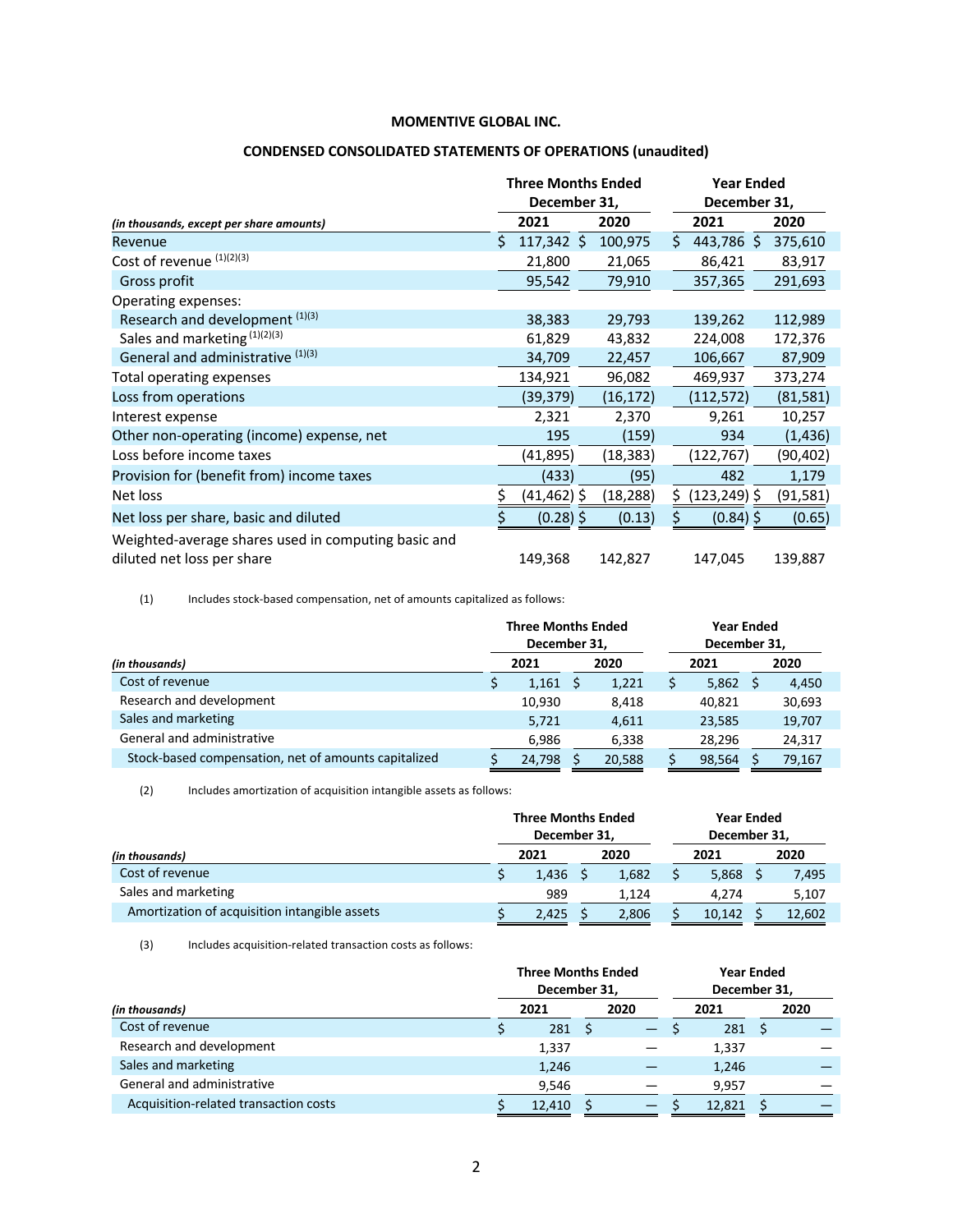# **CONDENSED CONSOLIDATED STATEMENTS OF CASH FLOWS (unaudited)**

|                                                                                 | Year Ended December 31, |                 |                  |           |  |
|---------------------------------------------------------------------------------|-------------------------|-----------------|------------------|-----------|--|
| (in thousands)                                                                  |                         | 2021            |                  | 2020      |  |
| Cash flows from operating activities                                            |                         |                 |                  |           |  |
| Net loss                                                                        | \$                      | $(123, 249)$ \$ |                  | (91, 581) |  |
| Adjustments to reconcile net loss to net cash provided by operating activities: |                         |                 |                  |           |  |
| Depreciation and amortization                                                   |                         | 42,857          |                  | 47,822    |  |
| Non-cash leases expense                                                         |                         | 13,057          |                  | 13,092    |  |
| Stock-based compensation expense, net of amounts capitalized                    |                         | 98,564          |                  | 79,167    |  |
| Deferred income taxes                                                           |                         | (331)           |                  | 814       |  |
| Bad debt expense                                                                |                         | 1,248           |                  | 1,352     |  |
| Gain on sale of a private company investment                                    |                         |                 |                  | (1,001)   |  |
| Other                                                                           |                         | 1,882           |                  | 1,588     |  |
| Changes in assets and liabilities:                                              |                         |                 |                  |           |  |
| Accounts receivable                                                             |                         | (9, 817)        |                  | (7,643)   |  |
| Prepaid expenses and other assets                                               |                         | (14, 231)       |                  | (12, 106) |  |
| Accounts payable and accrued liabilities                                        |                         | 17,453          |                  | 1,148     |  |
| Accrued compensation                                                            |                         | 14,044          |                  | 7,865     |  |
| Deferred revenue                                                                |                         | 31,249          |                  | 29,742    |  |
| Operating lease liabilities                                                     |                         | (14, 959)       |                  | (14, 629) |  |
| Net cash provided by operating activities                                       |                         | 57,767          |                  | 55,630    |  |
| Cash flows from investing activities                                            |                         |                 |                  |           |  |
| Purchases of property and equipment                                             |                         | (735)           |                  | (782)     |  |
| Capitalized internal-use software                                               |                         | (8, 443)        |                  | (9, 220)  |  |
| Proceeds from sale of a private company investment and other                    |                         | 170             |                  | 1,095     |  |
| Net cash used in investing activities                                           |                         | (9,008)         |                  | (8,907)   |  |
| Cash flows from financing activities                                            |                         |                 |                  |           |  |
| Proceeds from stock option exercises                                            |                         | 27,953          |                  | 42,150    |  |
| Proceeds from employee stock purchase plan                                      |                         | 7,453           |                  | 6,719     |  |
| Repayment of debt                                                               |                         | (2,200)         |                  | (2, 200)  |  |
| Net cash provided by financing activities                                       |                         | 33,206          |                  | 46,669    |  |
| Effect of exchange rate changes on cash                                         |                         | (458)           |                  | (461)     |  |
| Net increase in cash, cash equivalents and restricted cash                      |                         | 81,507          |                  | 92,931    |  |
| Cash, cash equivalents and restricted cash at beginning of period               |                         | 224,614         |                  | 131,683   |  |
| Cash, cash equivalents and restricted cash at end of period                     | \$                      | 306,121         | \$               | 224,614   |  |
| Supplemental cash flow data:                                                    |                         |                 |                  |           |  |
| Interest paid for term debt                                                     |                         | 8,620           | \$               | 9,590     |  |
|                                                                                 | $rac{5}{5}$             |                 |                  |           |  |
| Income taxes paid                                                               |                         | 996             | $\overline{\xi}$ | 583       |  |
| Non-cash investing and financing transactions:                                  |                         |                 |                  |           |  |
| Stock compensation included in capitalized software costs                       | \$                      | 2,213           | \$               | 2,243     |  |
| Lease liabilities arising from obtaining right-of-use assets, net               | \$                      | 2,676           | \$               |           |  |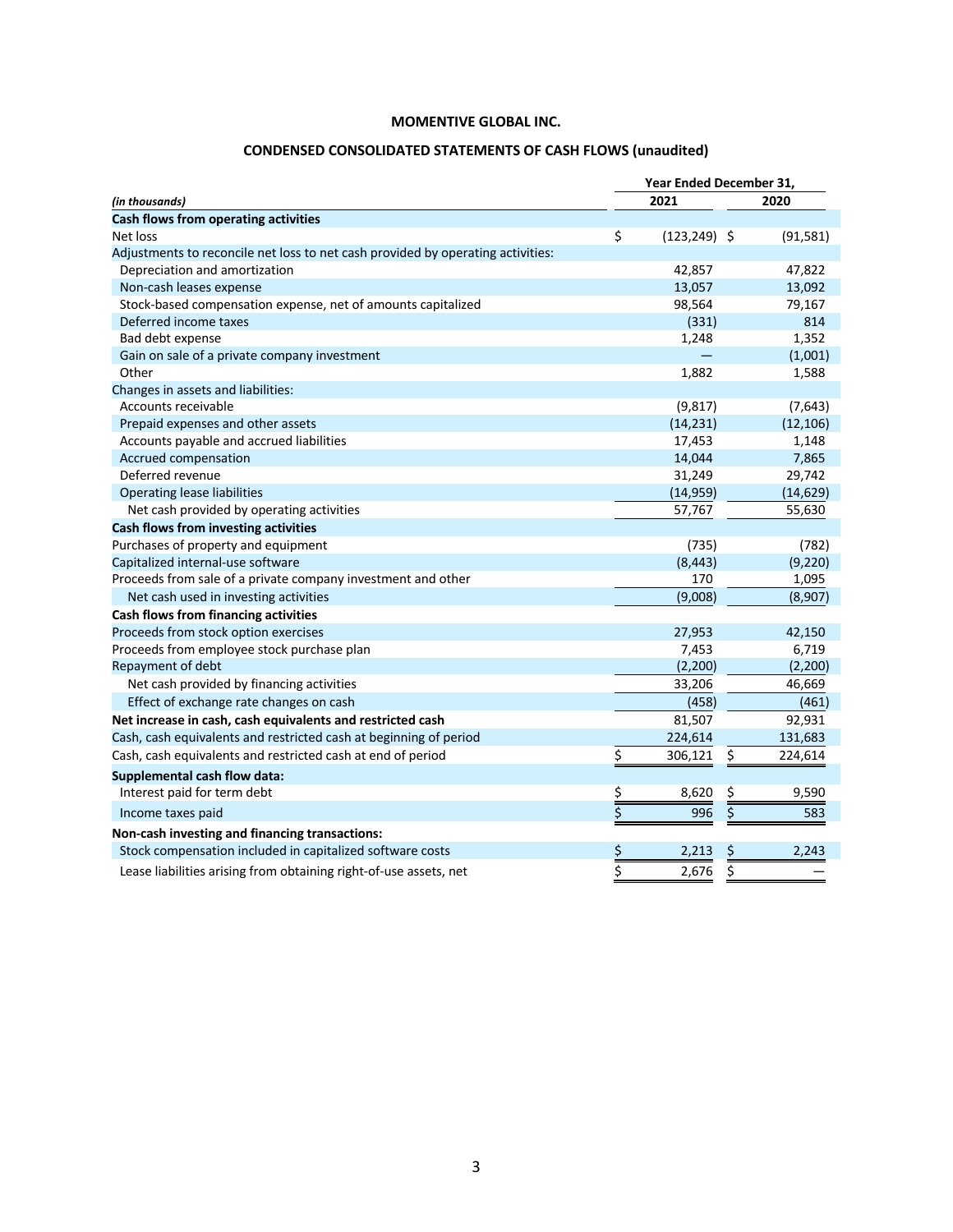## **SUPPLEMENTAL DISAGGREGATED REVENUE DATA (unaudited)**

### **Quarterly Disaggregated Revenue**

|                    | <b>Three Months Ended</b> |                                                             |                 |           |           |             |                 |          |  |  |  |
|--------------------|---------------------------|-------------------------------------------------------------|-----------------|-----------|-----------|-------------|-----------------|----------|--|--|--|
|                    | Dec. 31.                  | Sep. 30.                                                    | <b>Jun. 30.</b> | Mar. 31.  | Dec. 31.  | Sep. 30,    | <b>Jun. 30.</b> | Mar. 31. |  |  |  |
| (in thousands)     | 2021                      | 2021                                                        | 2021            | 2021      | 2020      | 2020        | 2020            | 2020     |  |  |  |
| Self-serve revenue | $5$ 77.389 \$             | 77.134 \$                                                   | 75,462 \$       | 71,112 \$ | 71.197 \$ | 68.001 \$   | 65.398S         | 63.107   |  |  |  |
| Enterprise revenue | 39.953                    | 37.620                                                      | 33.930          | 31.186    | 29.778    | 27.428      | 25.543          | 25.158   |  |  |  |
| Revenue            |                           | $$117,342$$ $$114,754$$ $$109,392$$ $$102,298$$ $$100,975$$ |                 |           |           | $95.429$ \$ | $90.941$ \$     | 88.265   |  |  |  |

### **Annual Disaggregated Revenue**

|                    | Year Ended December 31, |         |  |         |  |         |  |  |  |  |  |  |
|--------------------|-------------------------|---------|--|---------|--|---------|--|--|--|--|--|--|
| (in thousands)     | 2021                    |         |  | 2020    |  | 2019    |  |  |  |  |  |  |
| Self-serve revenue |                         | 301.097 |  | 267.703 |  | 241.986 |  |  |  |  |  |  |
| Enterprise revenue |                         | 142.689 |  | 107.907 |  | 65,435  |  |  |  |  |  |  |
| Revenue            |                         | 443.786 |  | 375.610 |  | 307.421 |  |  |  |  |  |  |

Self-serve revenues are generated from products purchased independently through our website.

Enterprise revenues are generated from products sold to organizations through our sales team.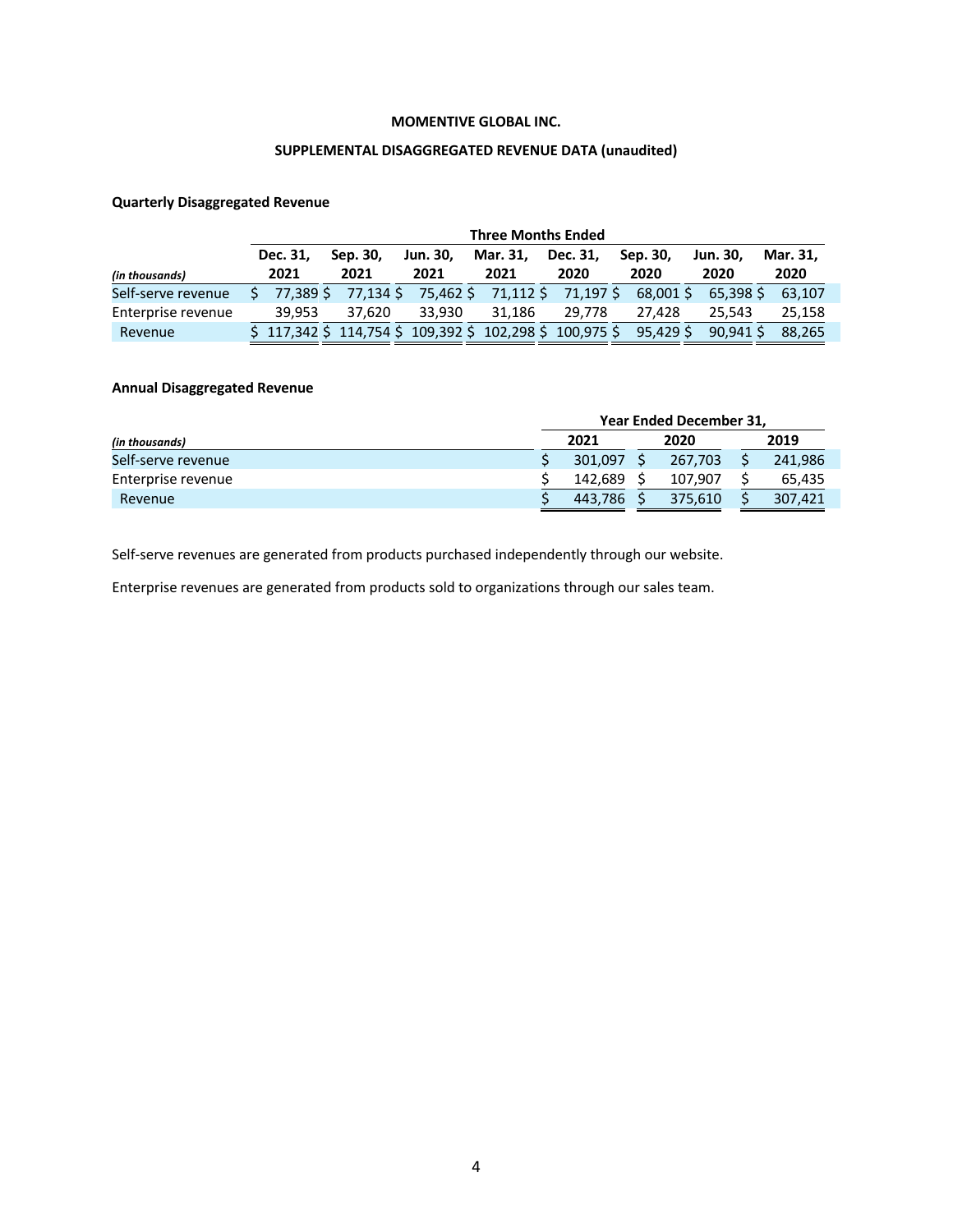### **RECONCILIATION OF GAAP TO NON-GAAP DATA (unaudited)(1)**

#### **Reconciliation of GAAP to Non-GAAP (Loss) Income from operations**

|                                               | <b>Three Months Ended</b><br>December 31, | <b>Year Ended</b><br>December 31, |               |             |
|-----------------------------------------------|-------------------------------------------|-----------------------------------|---------------|-------------|
| (in thousands, except percentages)            | 2021                                      | 2020                              | 2021          | 2020        |
| <b>GAAP Loss from operations</b>              | \$ (39, 379)                              | \$ (16, 172)                      | \$ (112, 572) | \$ (81,581) |
| <b>GAAP Operating margin</b>                  | (34)%                                     | (16)%                             | $(25)$ %      | (22)%       |
| Stock-based compensation, net                 | 24,798                                    | 20,588                            | 98,564        | 79,167      |
| Acquisition-related transaction costs         | 12,410                                    |                                   | 12,821        |             |
| Amortization of acquisition intangible assets | 2,425                                     | 2,806                             | 10,142        | 12,602      |
| Non-GAAP Income from operations               | 254                                       | 7,222                             | 8,955         | \$10,188    |
| Non-GAAP Operating margin                     | $-\%$                                     | 7%                                | 2%            | 3%          |

#### **Reconciliation of GAAP to Non-GAAP (Loss) Income and (Loss) Income per diluted share**

|                                                          | <b>Three Months Ended</b> |   |           |              | <b>Year Ended</b> |    |           |  |  |
|----------------------------------------------------------|---------------------------|---|-----------|--------------|-------------------|----|-----------|--|--|
|                                                          | December 31,              |   |           | December 31, |                   |    |           |  |  |
| (in thousands, except per share amounts)                 | 2021                      |   | 2020      |              | 2021              |    | 2020      |  |  |
| <b>GAAP Net Loss</b>                                     | (41, 462)                 | S | (18, 288) | \$           | (123, 249)        | \$ | (91, 581) |  |  |
| GAAP Net Loss per diluted share                          | (0.28)                    |   | (0.13)    |              | (0.84)            |    | (0.65)    |  |  |
| Weighted-average shares used to compute GAAP net         |                           |   |           |              |                   |    |           |  |  |
| loss per diluted share                                   | 149,368                   |   | 142,827   |              | 147,045           |    | 139,887   |  |  |
|                                                          |                           |   |           |              |                   |    |           |  |  |
| Stock-based compensation, net                            | 24,798                    |   | 20,588    |              | 98,564            |    | 79,167    |  |  |
| Acquisition-related transaction costs                    | 12,410                    |   |           |              | 12,821            |    |           |  |  |
| Amortization of acquisition intangible assets            | 2,425                     |   | 2,806     |              | 10,142            |    | 12,602    |  |  |
| Gain on sale of a private company investment             |                           |   |           |              |                   |    | (1,001)   |  |  |
| Income tax effect on Non-GAAP adjustments <sup>(2)</sup> | 290                       |   | 34        |              | 799               |    | 106       |  |  |
|                                                          |                           |   |           |              |                   |    |           |  |  |
| Non-GAAP Net (Loss) Income                               | (1, 539)                  |   | 5,140     |              | (923)             | \$ | (707)     |  |  |
| Non-GAAP Net (Loss) Income per diluted share             | (0.01)                    |   | 0.03      |              | (0.01)            |    | (0.01)    |  |  |
| Weighted-average shares used to compute Non-GAAP         |                           |   |           |              |                   |    |           |  |  |
| net (loss) income per diluted share                      | 149,368                   |   | 148,995   |              | 147,045           |    | 139,887   |  |  |

(1) Please see Appendix A for explanation of non-GAAP measures used.

(2) Due to the full valuation allowance on our US deferred tax assets, there were no tax effects associated with the Non-GAAP adjustment for gain on sale of a private company investment and acquisition-related transaction costs. Non-GAAP adjustments pertain to the income tax effects of stock-based compensation, net and amortization of acquisition-related intangible assets.

#### **Calculation of Free Cash Flow**

|                                                     | <b>Three Months Ended</b><br>December 31, |         | <b>Year Ended</b><br>December 31. |  |          |
|-----------------------------------------------------|-------------------------------------------|---------|-----------------------------------|--|----------|
| (in thousands)                                      | 2021                                      | 2020    | 2021                              |  | 2020     |
| Net cash provided by (used in) operating activities | $(2,541)$ \$                              | 11,643  | 57.767                            |  | 55,630   |
| Purchases of property and equipment                 | (348)                                     | (10)    | (735)                             |  | (782)    |
| Capitalized internal-use software                   | (1,993)                                   | (2,169) | (8, 443)                          |  | (9, 220) |
| Free cash flow                                      | (4,882)                                   | 9,464   | 48,589                            |  | 45,628   |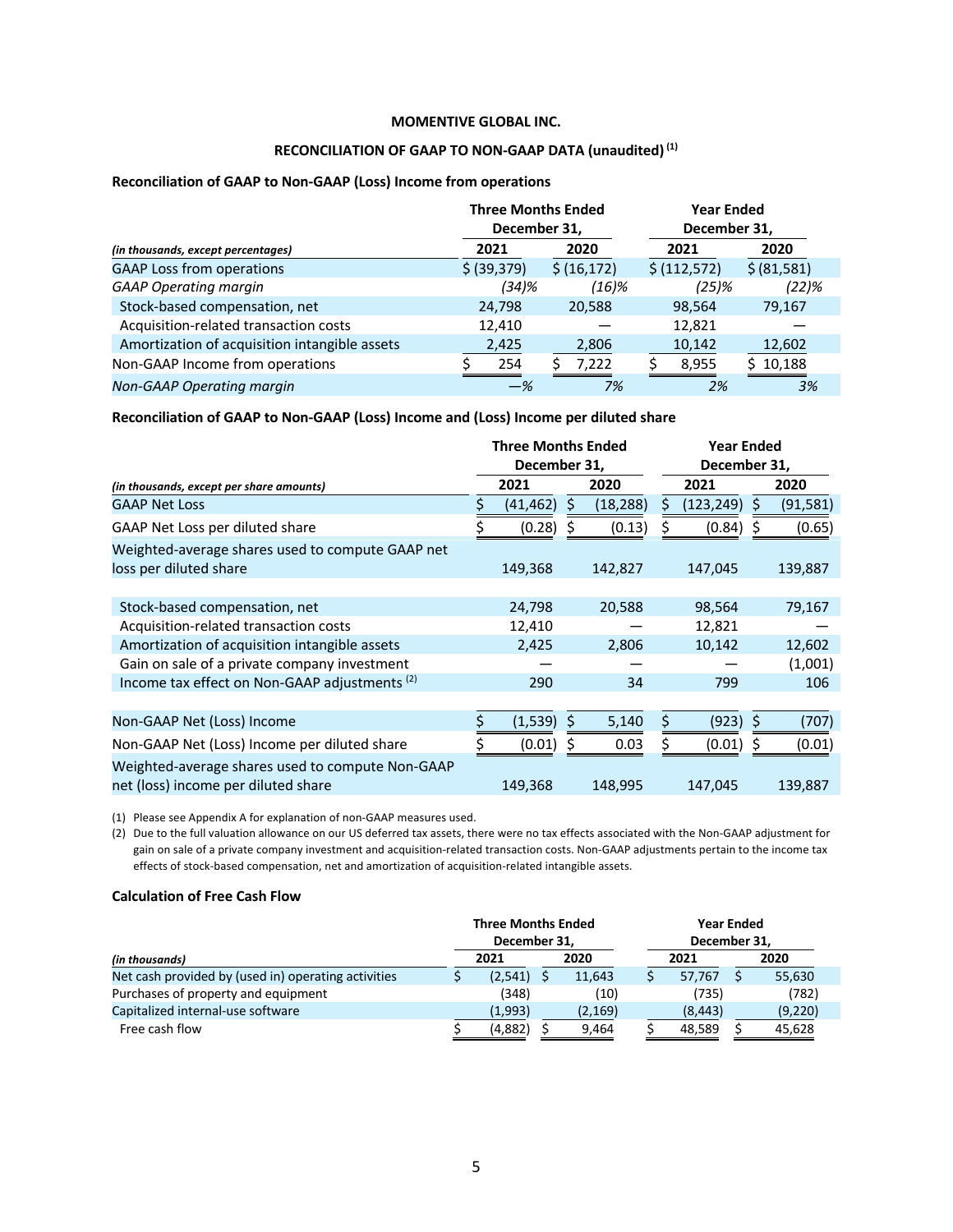# RECONCILIATION OF GAAP TO NON-GAAP DATA (unaudited)<sup>(1)</sup>

# **Supplemental GAAP and Non-GAAP Information**

|                                               |    | <b>Three Months Ended</b> |    |        | <b>Year Ended</b>         |         |    |         |  |  |
|-----------------------------------------------|----|---------------------------|----|--------|---------------------------|---------|----|---------|--|--|
|                                               |    | December 31,              |    |        | December 31.              |         |    |         |  |  |
| (in thousands, except percentages)            |    | 2021                      |    | 2020   |                           | 2021    |    | 2020    |  |  |
| <b>GAAP Gross profit</b>                      | \$ | 95,542                    | \$ | 79,910 | $\overline{\overline{S}}$ | 357,365 | \$ | 291,693 |  |  |
| <b>GAAP Gross margin</b>                      |    | 81%                       |    | 79%    |                           | 81%     |    | 78%     |  |  |
| Stock-based compensation, net                 |    | 1,161                     |    | 1,221  |                           | 5,862   |    | 4,450   |  |  |
| Amortization of acquisition intangible assets |    | 1,436                     |    | 1,682  |                           | 5,868   |    | 7,495   |  |  |
| Acquisition-related transaction costs         |    | 281                       |    |        |                           | 281     |    |         |  |  |
| Non-GAAP Gross profit                         | Ś. | 98,420                    | \$ | 82,813 | Ś.                        | 369,376 | \$ | 303,638 |  |  |
| <b>Non-GAAP Gross margin</b>                  |    | 84%                       |    | 82%    |                           | 83%     |    | 81%     |  |  |
| <b>GAAP Research and development</b>          | \$ | 38,383                    | Ś  | 29,793 | Ś                         | 139,262 | Ś  | 112,989 |  |  |
| GAAP Research and development margin          |    | 33%                       |    | 30%    |                           | 31%     |    | 30%     |  |  |
| Stock-based compensation, net                 |    | 10,930                    |    | 8,418  |                           | 40,821  |    | 30,693  |  |  |
| Acquisition-related transaction costs         |    | 1,337                     |    |        |                           | 1,337   |    |         |  |  |
| Non-GAAP Research and development             |    | 26,116                    | Ś  | 21,375 |                           | 97,104  |    | 82,296  |  |  |
| Non-GAAP Research and development margin      |    | 22%                       |    | 21%    |                           | 22%     |    | 22%     |  |  |
| <b>GAAP Sales and marketing</b>               | \$ | 61,829                    | Ś. | 43.832 | Ś                         | 224,008 | Ś  | 172,376 |  |  |
| <b>GAAP Sales and marketing margin</b>        |    | 53%                       |    | 43%    |                           | 50%     |    | 46%     |  |  |
| Stock-based compensation, net                 |    | 5,721                     |    | 4,611  |                           | 23,585  |    | 19,707  |  |  |
| Amortization of acquisition intangible assets |    | 989                       |    | 1,124  |                           | 4,274   |    | 5,107   |  |  |
| Acquisition-related transaction costs         |    | 1,246                     |    |        |                           | 1,246   |    |         |  |  |
| Non-GAAP Sales and marketing                  | Ś  | 53,873                    | Ś  | 38,097 | Ś                         | 194,903 | Ś  | 147,562 |  |  |
| Non-GAAP Sales and marketing margin           |    | 46%                       |    | 38%    |                           | 44%     |    | 39%     |  |  |
| <b>GAAP General and administrative</b>        | \$ | 34,709                    | \$ | 22,457 | Ś                         | 106,667 | \$ | 87,909  |  |  |
| <b>GAAP General and administrative margin</b> |    | 30%                       |    | 22%    |                           | 24%     |    | 23%     |  |  |
| Stock-based compensation, net                 |    | 6,986                     |    | 6,338  |                           | 28,296  |    | 24,317  |  |  |
| Acquisition-related transaction costs         |    | 9,546                     |    |        |                           | 9,957   |    |         |  |  |
| Non-GAAP General and administrative           | \$ | 18,177                    | \$ | 16,119 | \$                        | 68,414  | \$ | 63,592  |  |  |
| Non-GAAP General and administrative margin    |    | 15%                       |    | 16%    |                           | 15%     |    | 17%     |  |  |

(1) Please see Appendix A for explanation of non-GAAP measures used.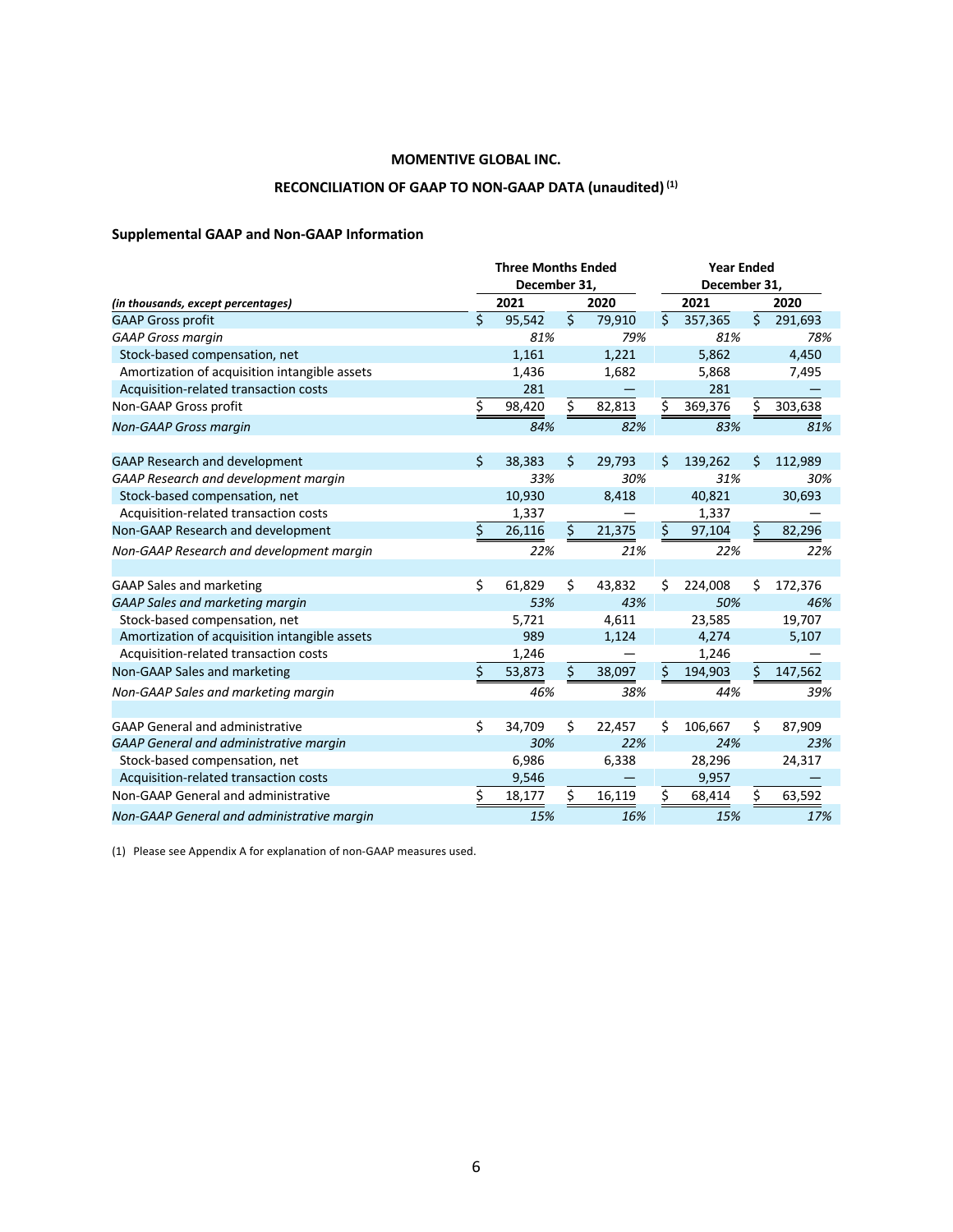#### **MOMENTIVE GLOBAL INC. EXPLANATION OF NON-GAAP MEASURES**

To supplement our condensed consolidated financial statements, which are prepared and presented in accordance with US GAAP ("GAAP"), we use the following Non-GAAP financial measures: Non-GAAP (loss) income from operations, Non-GAAP operating margin, Non-GAAP net (loss) income, Non-GAAP net (loss) income per diluted share, Non-GAAP gross profit, Non-GAAP gross margin, Non-GAAP research and development, Non-GAAP research and development margin, Non-GAAP sales and marketing, Non-GAAP sales and marketing margin, Non-GAAP general and administrative, Non-GAAP general and administrative margin, and free cash flow. Our definition for each Non-GAAP measure used is provided below, however a limitation of Non-GAAP financial measures is that they do not have uniform definitions. Accordingly, our definitions for Non-GAAP measures used will likely differ from similarly titled Non-GAAP measures used by other companies thereby limiting comparability.

With regards to the Non-GAAP guidance provided above, a reconciliation to the corresponding GAAP amounts is not provided as the quantification of certain items excluded from each respective Non-GAAP measure, which may be significant, cannot be reasonably calculated or predicted at this time without unreasonable efforts. For example, the Non-GAAP adjustment for stock-based compensation expense, net, requires additional inputs such as number of shares granted and market price that are not currently ascertainable.

*Non-GAAP (loss) income from operations, Non-GAAP operating margin*: We define Non-GAAP (loss) income from operations as GAAP loss from operations excluding stock-based compensation, net, acquisition-related transaction costs, and amortization of acquisition intangible assets. Non-GAAP operating margin is defined as Non-GAAP (loss) income from operations divided by revenue.

*Non-GAAP net (loss) income, Non-GAAP net (loss) income per diluted share*: We define Non-GAAP net (loss) income as GAAP net loss excluding stock-based compensation, net, acquisition-related transaction costs, amortization of acquisition intangible assets, gain on sale of a private company investment, and including the income tax effect on Non-GAAP adjustments. Non-GAAP net (loss) income per diluted share is defined as Non-GAAP net (loss) income divided by the weighted-average shares outstanding.

*Non-GAAP gross profit, Non-GAAP gross margin*: We define Non-GAAP gross profit as GAAP gross profit excluding stock-based compensation, net, amortization of acquisition intangible assets, and acquisition-related transaction costs. Non-GAAP gross margin is defined as Non-GAAP gross profit divided by revenue.

*Non-GAAP research and development, Non-GAAP research and development margin*: We define Non-GAAP research and development as GAAP research and development excluding stock-based compensation, net and acquisitionrelated transaction costs. Non-GAAP research and development margin is defined as Non-GAAP research and development divided by revenue.

*Non-GAAP sales and marketing, Non-GAAP sales and marketing margin*: We define Non-GAAP sales and marketing as GAAP sales and marketing excluding stock-based compensation, net and amortization of acquisition intangible assets, and acquisition-related transaction costs. Non-GAAP sales and marketing margin is defined as Non-GAAP sales and marketing divided by revenue.

*Non-GAAP general and administrative, Non-GAAP general and administrative margin*: We define Non-GAAP general and administrative as GAAP general and administrative excluding stock-based compensation, net and acquisitionrelated transaction costs. Non-GAAP general and administrative margin is defined as Non-GAAP general and administrative divided by revenue.

We use these Non-GAAP measures to compare and evaluate our operating results across periods in order to manage our business, for purposes of determining executive and senior management incentive compensation, and for budgeting and developing our strategic operating plans. We believe that these Non-GAAP measures provide useful information about our operating results, enhance the overall understanding of our past financial performance and future prospects, and allow for greater transparency with respect to key metrics used by our management in evaluating our financial performance and for operational decision making, but they are not meant to be considered in isolation or as a substitute for comparable GAAP measures and should be read only in conjunction with our consolidated financial statements prepared in accordance with GAAP.

We have excluded the effect of the following items from the aforementioned Non-GAAP measures because they are non-cash and/or are non-recurring in nature and because we believe that the Non-GAAP financial measures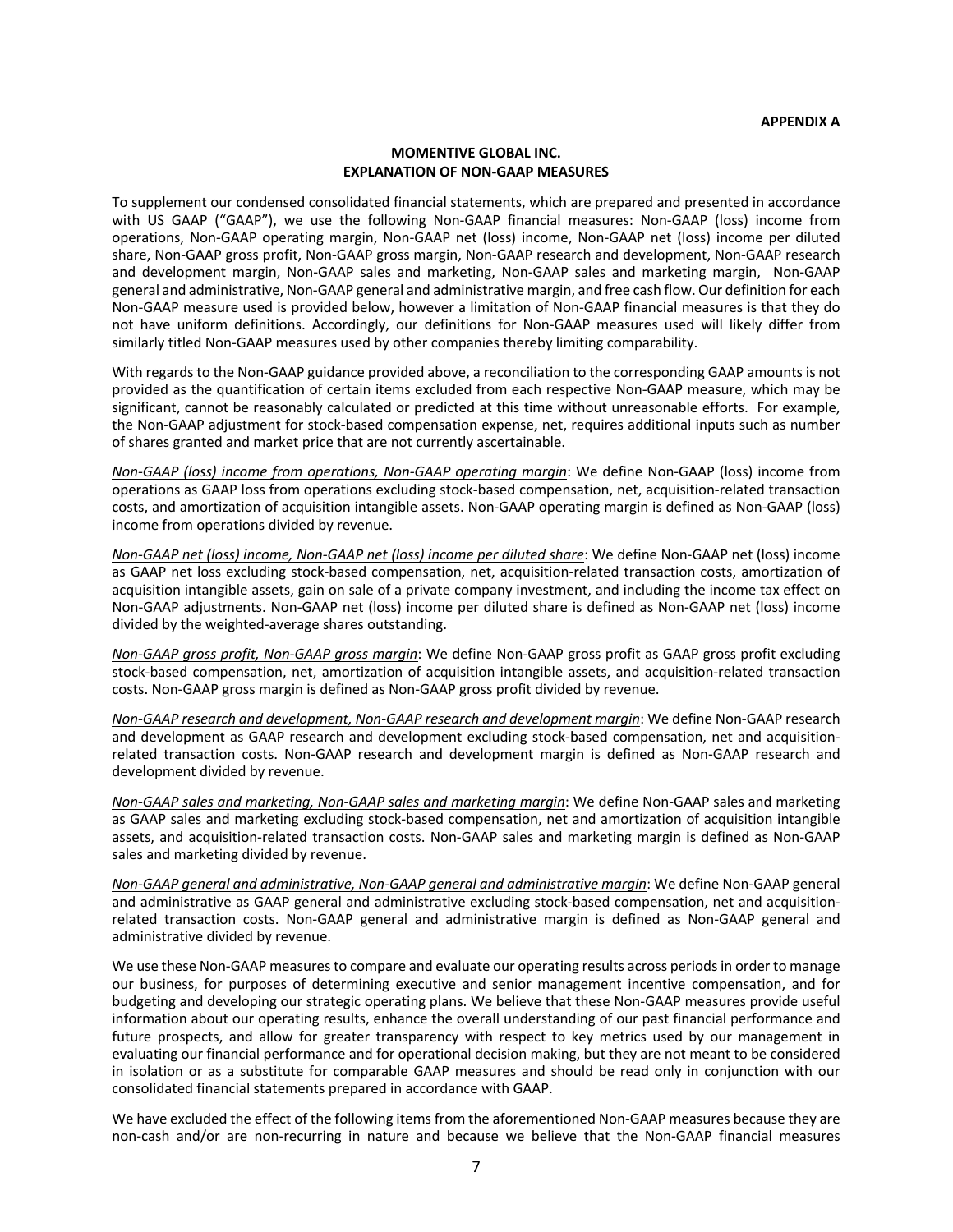excluding this item provide meaningful supplemental information regarding operational performance and liquidity. We further believe these measures are useful to investors in that it allows for greater transparency to certain line items in our financial statements and facilitates comparisons to historical operating results and comparisons to peer operating results. A description of the Non-GAAP adjustments for the above measures is as follows:

- Stock-based compensation, net: We incur stock based-compensation expense on a GAAP basis resulting from equity awards granted to our employees. Although stock-based compensation is a key incentive offered to our employees, and we believe such compensation contributed to the revenues earned during the periods presented and also believe it will contribute to the generation of future period revenues, we continue to evaluate our business performance excluding stock-based compensation expenses. Stock-based compensation expenses will recur in future periods.
- Acquisition-related transaction costs: We incur transaction costs on a GAAP basis resulting from our acquisitions, including our pending acquisition by Zendesk. These costs relate to advisory, legal and accounting services, and retention payments to certain employees. We expect that such acquisition-related transaction costs will be inconsistent in amount and frequency and is significantly affected by the timing and size of any acquisitions and are therefore excluded from our Non-GAAP results as they do not otherwise relate to our core business operations. However, we may incur these expenses in future periods in connection with any new acquisitions.
- Amortization of acquisition intangible assets: We incur amortization expense on intangible assets on a GAAP basis resulting from prior acquisitions. Amortization of acquired intangible assets is inconsistent in amount and frequency and is significantly affected by the timing and size of any acquisitions. Investors should note that the use of intangible assets contributed to our revenues earned during the periods presented and will contribute to our future period revenues as well. Amortization of acquisition intangible assets will recur in future periods.
- Gain on sale of a private company investment: Gain on sale of a private company investment was recognized on a GAAP basis resulting from the sale of certain corporate assets. We expect that such transactions will be infrequent in occurrence and are therefore excluded from our Non-GAAP results as they do not otherwise relate to our core business operations.

For more information on the Non-GAAP financial measures, please see the "Reconciliation of GAAP to Non-GAAP Data" section of this press release. The accompanying tables provide details on the GAAP financial measures that are most directly comparable to the Non-GAAP financial measures and the related reconciliations between those financial measures.

*Free cash flow:* We define free cash flow as GAAP net cash provided by operating activities less purchases of property and equipment and capitalized internal-use software. We consider free cash flow to be an important measure because it measures our liquidity after deducting capital expenditures for purchases of property and equipment and capitalized software development costs, which we believe provides a more accurate view of our cash generation and cash available to grow our business. We expect to generate positive free cash flow over the long term. Free cash flow has limitations as an analytical tool, and it should not be considered in isolation or as a substitute for analysis of other GAAP financial measures, such as net cash provided by operating activities. Some of the limitations of free cash flow are that free cash flow does not reflect our future contractual commitments and may be calculated differently by other companies in our industry, limiting its usefulness as a comparative measure.

#### **Safe Harbor Statement**

"Safe Harbor" statement under the Private Securities Litigation Reform Act of 1995: This press release may contain forward-looking statements about our financial outlook, outstanding shares, products, including our investments in products, technology and other key strategic areas. The achievement of the matters covered by such forwardlooking statements involves risks, uncertainties and assumptions. If any of these risks or uncertainties materialize or if any of the assumptions prove incorrect, the company's results could differ materially from the results expressed or implied by the forward-looking statements the company makes.

The risks and uncertainties referred to above include - but are not limited to - risks related to our pending acquisition by Zendesk; risks related to the COVID-19 coronavirus pandemic; our ability to retain and upgrade customers; our revenue growth rate; our brand (including our recent rebranding); our marketing strategies; our self-serve business model; the length of our sales cycles; the growth and development of our salesforce; security measures; expectations regarding our ability to timely and effectively scale and adapt existing technology and network infrastructure to ensure that our products and services are accessible at all times; competition; our debt; revenue recognition; our ability to manage our growth; our culture and talent; our data centers; privacy, security and data